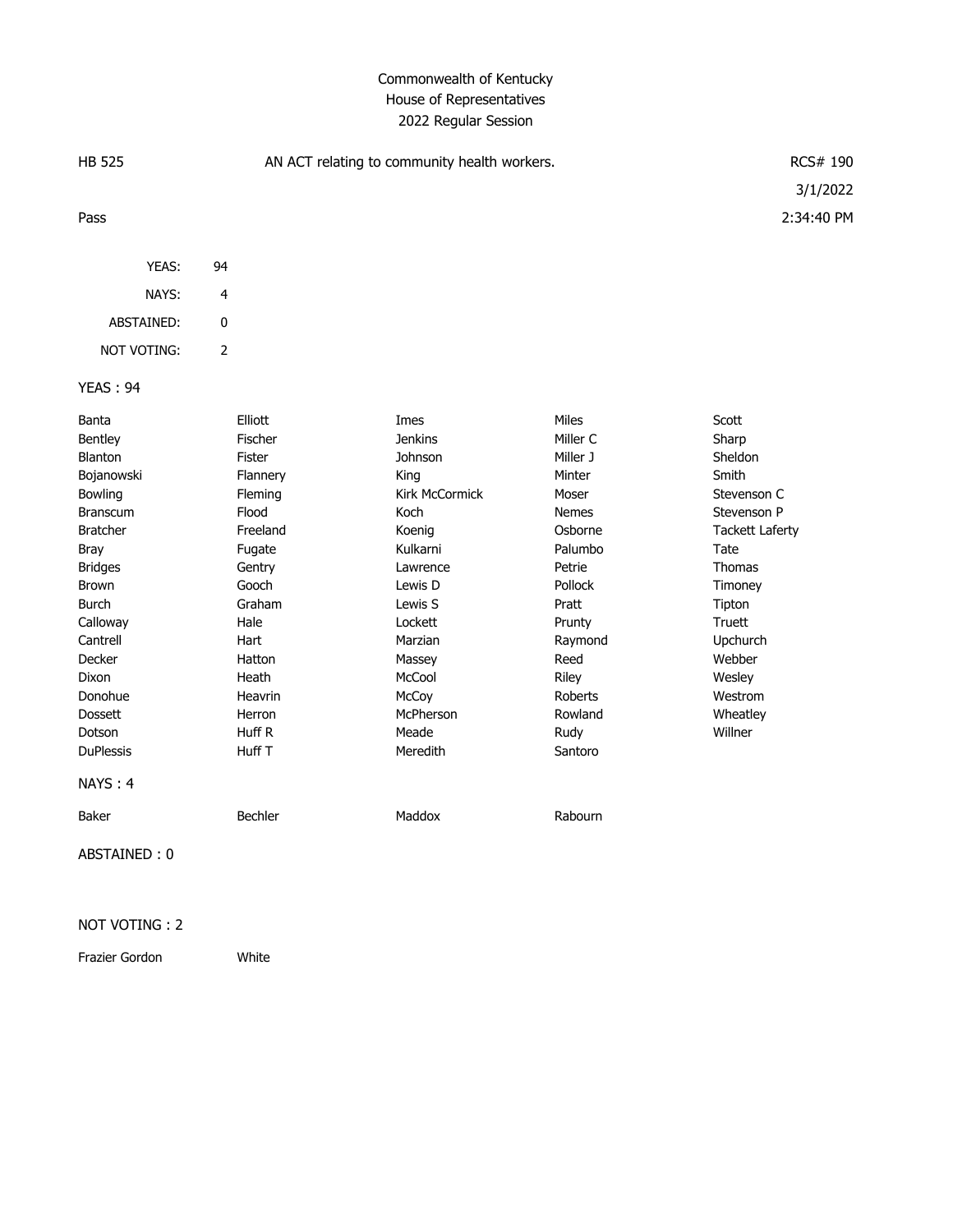# **COMMONWEALTH OF KENTUCKY SENATE 2022 Regular Session**

| <b>HB 525</b>                                                                                                                            |                | AN ACT relating to community health workers.                                           |                                                                                             |                                                                             |                         |  |
|------------------------------------------------------------------------------------------------------------------------------------------|----------------|----------------------------------------------------------------------------------------|---------------------------------------------------------------------------------------------|-----------------------------------------------------------------------------|-------------------------|--|
| PASS HB 525 w/ scs1                                                                                                                      |                |                                                                                        |                                                                                             |                                                                             | 3/25/2022<br>11:05:26AM |  |
| YEAS:                                                                                                                                    | 33             |                                                                                        |                                                                                             |                                                                             |                         |  |
| NAYS:                                                                                                                                    | $\mathbf 1$    |                                                                                        |                                                                                             |                                                                             |                         |  |
| PASSES:                                                                                                                                  | 0              |                                                                                        |                                                                                             |                                                                             |                         |  |
| NOT VOTING:                                                                                                                              | $\overline{4}$ |                                                                                        |                                                                                             |                                                                             |                         |  |
| YEAS: 33                                                                                                                                 |                |                                                                                        |                                                                                             |                                                                             |                         |  |
| Alvarado<br>Berg<br>Carpenter<br>Carroll<br>Douglas<br>Girdler<br>Givens<br>Harper Angel<br>Higdon<br>NAYS: 1<br>Southworth<br>PASSES: 0 |                | Howell<br>McDaniel<br>McGarvey<br>Meredith<br>Mills<br>Neal<br><b>Nemes</b><br>Parrett | Raque Adams<br>Schickel<br>Schroder<br>Smith<br><b>Stivers</b><br>Storm<br>Thayer<br>Thomas | Turner<br>Webb<br>West<br>Westerfield<br>Wheeler<br>Wilson<br>Wise<br>Yates |                         |  |
| NOT VOTING: 4                                                                                                                            |                |                                                                                        |                                                                                             |                                                                             |                         |  |
| Castlen                                                                                                                                  |                | Embry                                                                                  | Hornback                                                                                    | Kerr                                                                        |                         |  |